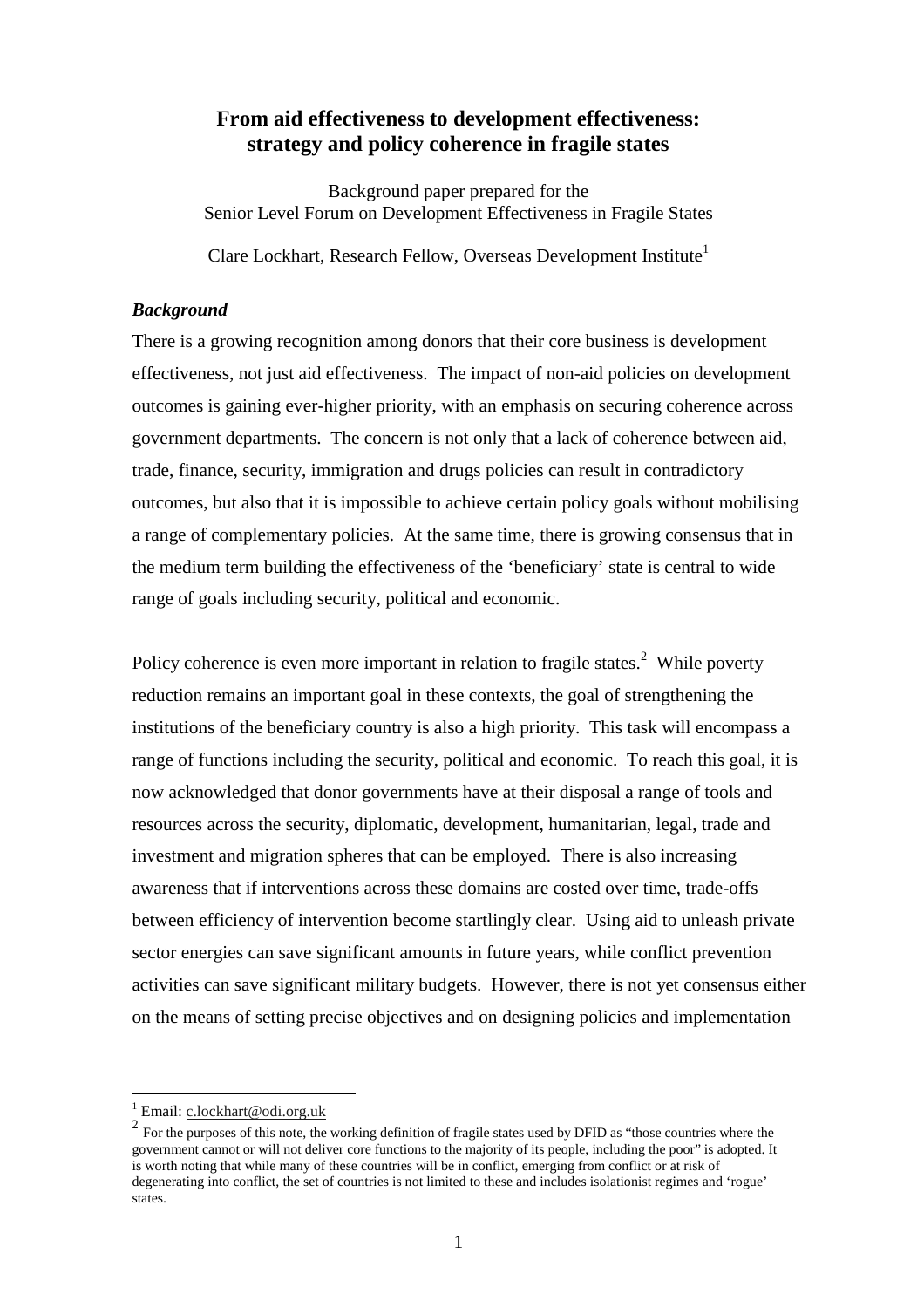mechanisms to reach those objectives that ensure coherence across these different domains.

This note seeks to set out the key issues relating to the challenge of policy coherence in fragile states; to summarize some mechanisms emerging from broader donor government practice to address this challenge; and to identify some of the questions and challenges that remain unaddressed. It draws heavily on and summarizes some recent work relating to policy coherence in fragile states, particularly the work commissioned by the Learning and Advisory Process of the DAC on donor policy coherence and development cooperation in difficult environments<sup>3</sup>.

## *What is policy coherence?*

 $\overline{a}$ 

Policy coherence is defined by the DAC Poverty Guidelines as "the systematic promotion of mutually reinforcing policies across government departments and agencies creating synergies towards achieving the defined objective". The DAC Journal of Development Cooperation defines policy coherence slightly differently, as the "different policy communities working together in ways that result in more powerful tools and products for all concerned. It means looking for synergies and complementarities and filling gaps between different policy areas to meet common and shared objectives".

A useful approach to policy coherence proposed by Robert Picciotto suggests that it spans four dimensions: the first referring to the *internal* consistency within the aid programmes of donors; the second called "*whole of government*" coherence, referring to the consistency between the aid and non-aid policies of a donor government; the third to the consistency between the aid and non-aid policies across donor countries (*harmonization*); and the last to consistency between a donor government policy and the overarching strategy at a country level (also referred to as *alignment*).

While this note focuses on the second type of coherence, between aid and non-aid policies of a donor country, it is clear that all four types of coherence are relevant to fragile states. Action will be needed at each level to ensure coherence between strategic goal, policy objectives and implementation mechanisms at a systemic level.

<sup>3</sup> Robert Picciotto, Charles Alao, Eka Ikpe, Martin Kimani, and Roger Slade *Striking a new balance: donor policy coherence and development cooperation in difficult partnerships* Global Policy Project December 30 2004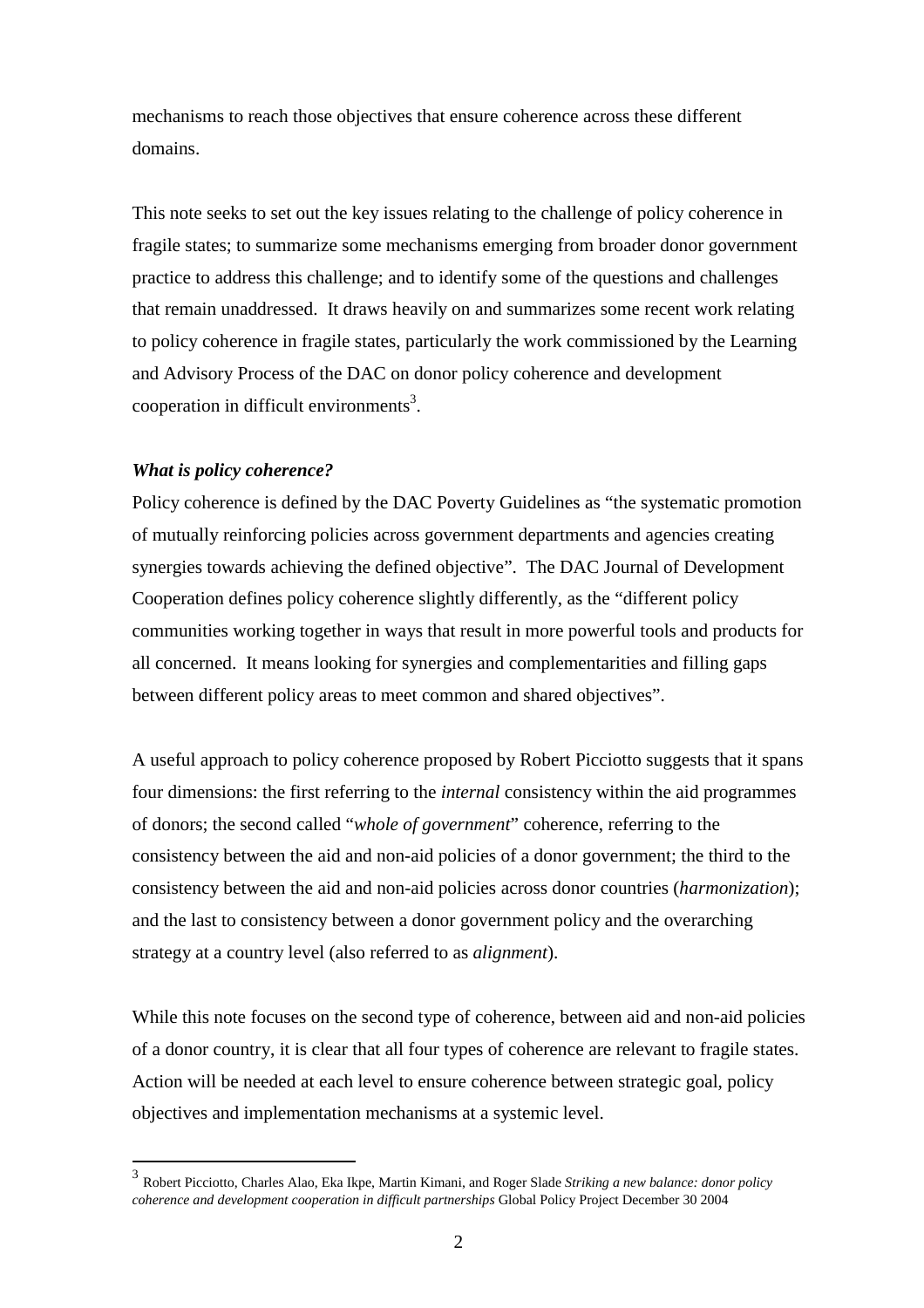#### *Issues relating to strategy and policy coherence in a fragile state context*

Donor governments have tended to respond to fragile states through a 'silo' approach, involving policies generated separately by their defence, diplomatic, finance, trade and development ministries. Ministries of justice, interior, health, and education, as well as legislative or federal bodies may also be involved with stand-alone inputs. Each has differing goals, languages, approaches, methods and instruments. There are many examples of incoherence resulting at a strategic level. For example, small arms exported by OECD countries can sustain civil war, undermining conflict reduction efforts. Aid programmes outside government can leach managerial staff from critical government positions, hobbling state capacity and resilience. Support to small projects can create horizontal and vertical inequalities and undermine impact. Donor governments can form contradictory alliances within government, which promote opposing policy stances. Failure to exercise international oversight of revenue systems can exacerbate the channelling of financing to militias.

Also evident are many cases of donor support to projects which do not add up to support a coherent strategy. Dan Smith in his study of peacebuilding initiatives in the four Utstein Countries (UK, Netherlands, Norway and Germany) identified that the major constraint to successful intervention was the focus on the implementation of a range of projects that were not linked to a broader strategy, in some cases because a broader strategy did not exist, and in some cases while an overarching strategy existed, but the projects appear to be "strategy resistant". This amounted to a "strategic deficit"<sup>4</sup>. Either way, it is often the case that the whole (the strategic impact of all interventions) is less than a sum of the various interventions.

At the level of setting objectives, it is unavoidable that if each part of the government proceeds in setting objectives and designing interventions that there will be potential conflict between interests of different stakeholders within a government system. They may act at best in parallel, at worst at cross-purposes to each other, as each will have differing organizational mandates.

<sup>4</sup> Dan Smith *Towards a Strategic Framework for Peacebuilding: Getting Their Act Together (Overview Report of the Joint Utstein Study of Peacebuilding)* Evaluation. The recommendation of the report is that two strategic frameworks need to be adopted- the first to assist in formulating peacebuilding intervention strategies in specific countries and regions when need arises, and the other to assist in formulating a general peacebuilding strategy for donor governments.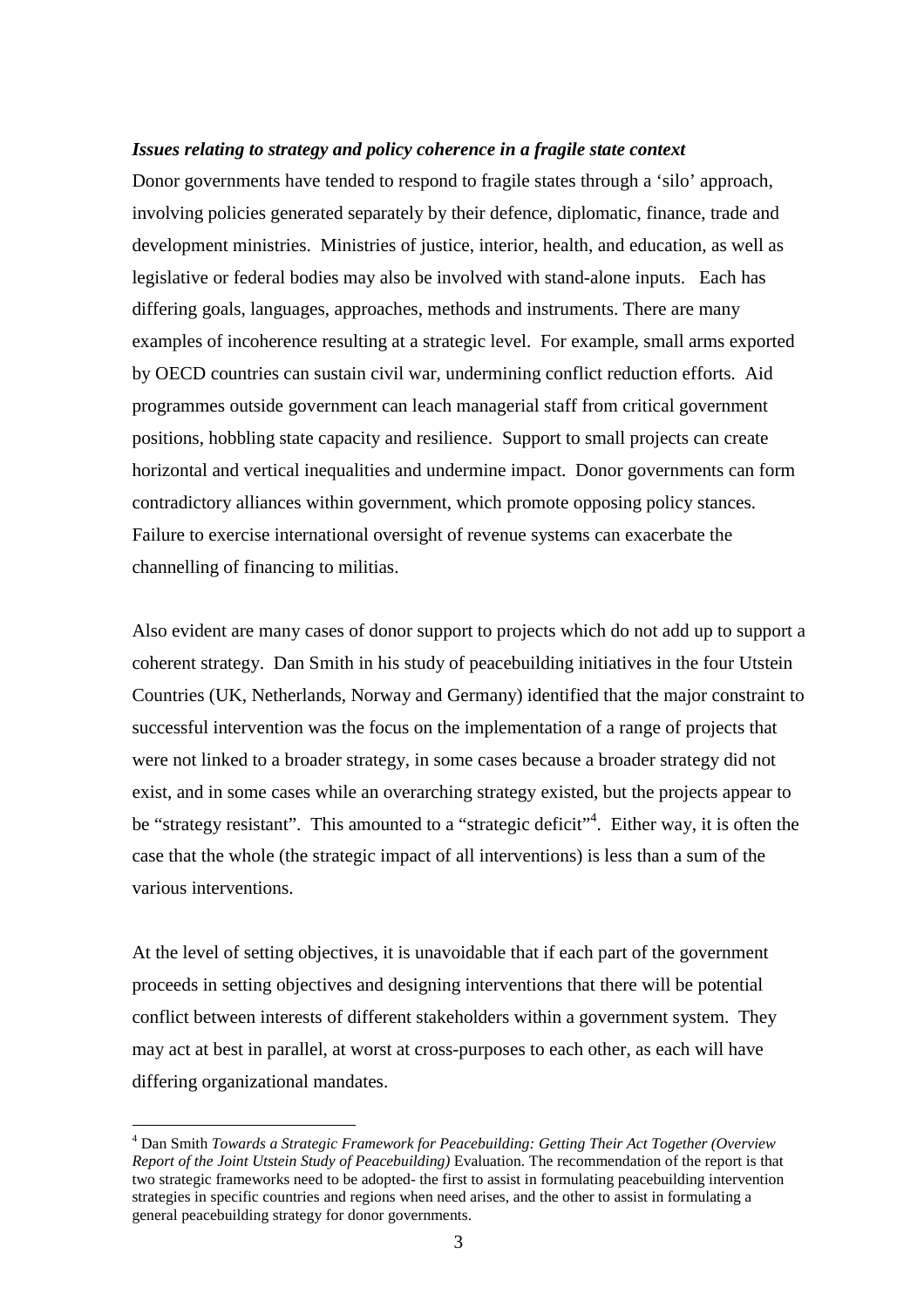#### *Emerging approaches to policy coherence*

There are a range of initiatives currently underway- at the level of strategy and policy setting, project design and analysis- that are designed to promote better policy coherence within donor governments. Some of these have been catalyzed by the Policy Coherence for Development (PCD) initiative promoted by OECD, which seeks to promote "greater policy coherence in support of the internationally agreed development agenda<sup>"5</sup> through the integration of trade, security and private sector investment agendas with aid agenda. This agenda mirrors the call for integration of the policy fields of development, foreign affairs and defence in 1990s, known as 'de-compartmentalisation'.

At the level of *strategy and policy setting*, some examples of initiatives are:

- ¾ Canada's "3D" model of coordination across the domains of Defence, Diplomacy and Development at a strategic level.
- $\triangleright$  The Netherlands<sup>6</sup> sets out a commitment to an integrated policy "combining" diplomacy, political dialogue and pressure, security policy, trade, market access and development cooperation".
- $\triangleright$  Sweden in December 2003 adopted a bill<sup>7</sup> which requires all major policy areas to contribute to equitable and sustainable global development (security and defence, trade, migration, finance, agriculture, environment, education, social welfare, public health, industry and employment) and to promote the same goals internationally, especially within the EU. This bill reflects Sweden's commitment to an integrated approach to fragile states.
- $\triangleright$  The calls within the UN and EU for interlinkages between relief, recovery and reconstruction to be made.

Analysts pose the question as to how effective these types of initiatives will be at linking program and project design to broader strategic goals, while budgets and programming are largely set by autonomous aid agencies, tied to very different sets of goals and operating principles. It is however too early to evaluate the actual impact of this reorientation on actual policy directions.

At the level of *project financing*, the following have been established:

<sup>&</sup>lt;sup>5</sup> Ministerial Statement, in Action for a Shared Development Agenda, OECD, Paris 2002

<sup>&</sup>lt;sup>6</sup> Netherlands 2003 policy report "Mutual Interests, Mutual Responsibilities – Dutch Development Cooperation en route to 2015"

<sup>&</sup>lt;sup>7</sup> Shared Responsibility: Sweden's Policy for Global Development Government Bill 2002/3: 122; Act of Parliament 2003/04: UU3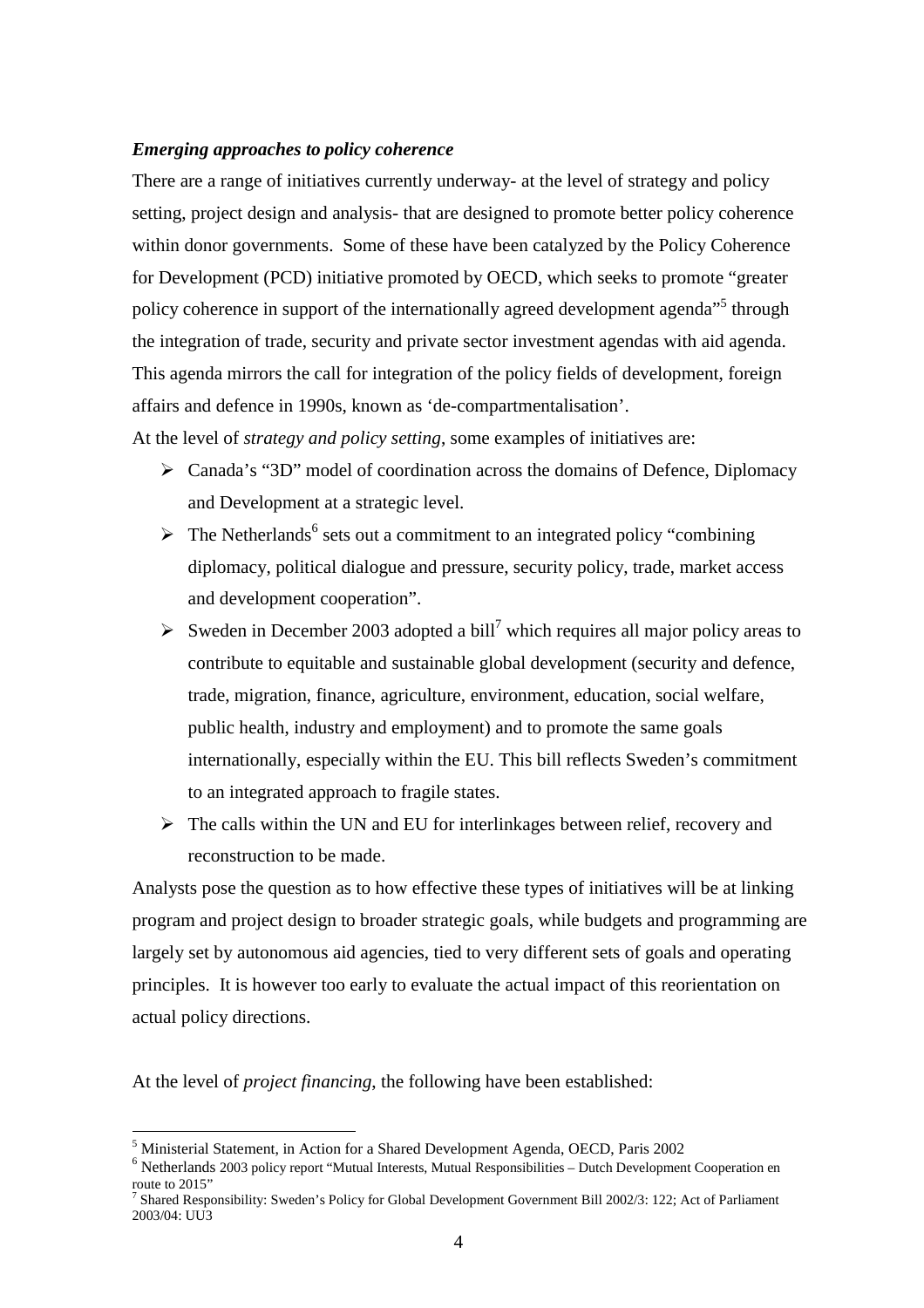- $\triangleright$  The UK has created two special funding pools, one for Sub-Saharan Africa and one for the rest of the world, which finance interventions at the intersection of security and development, some of which may not be eligible under Official Development Assistance definitions. The funds are pooled by the FCO, MoD and DFID, and topped up by the Treasury to promote inter-departmental cooperation and joined up government. There is evidence that this promotes shared problem solving and policy analysis across departments. Some examples of crossgovernment cooperation are evident in joint approaches to peace settlement in DRC and Burundi, conflict resolution in Sudan, Somalia and Uganda, capacity building programs directed to ECOWAS.
- $\triangleright$  The Netherlands has created a Stability Fund to enable rapid decisions to release money for activities to promote peace, security and development, which combines resources drawn from aid and foreign policy budgets, and can apply its proceeds to low and middle income countries that are conflict prone or conflict affected. Canada has set up a similar \$50m Human Security Fund which operates on similar principles.

 $\triangleright$  In Norway, a transitional funding mechanism has been established.

While these mechanisms may encourage policy dialogue and cooperation across ministries within a particular country, it may lead primarily to cooperation at the level of a series of individual *projects* rather than necessarily to cooperation at the level of *strategy* or *policy*.

At the level of *analysis*, the following approaches are being tested:

- $\triangleright$  Existing tools such as PRSPs are being adapted by including conflict analysis within their methodology
- $\triangleright$  The Netherlands Ministry for Foreign Affairs is piloting the use of the Stability Assessment Frameworks to integrate analysis across a range of domains.

In some cases, *cross-ministry/organizational units and task forces* are being established:

- $\triangleright$  The UK has established a new integrated Post Conflict Reconstruction Unit, to contain specially trained civil and military personnel.
- $\triangleright$  The US has established the Office of the Coordinator for Reconstruction and Stabilization at the State Department, established in July 2004 to lead and coordinate civilian capacity to prevent or prepare for post-conflict situations and to help stabilize and reconstruct societies in transition from conflict. It reports directly to the Secretary of State with a staff of 35 professionals drawn from across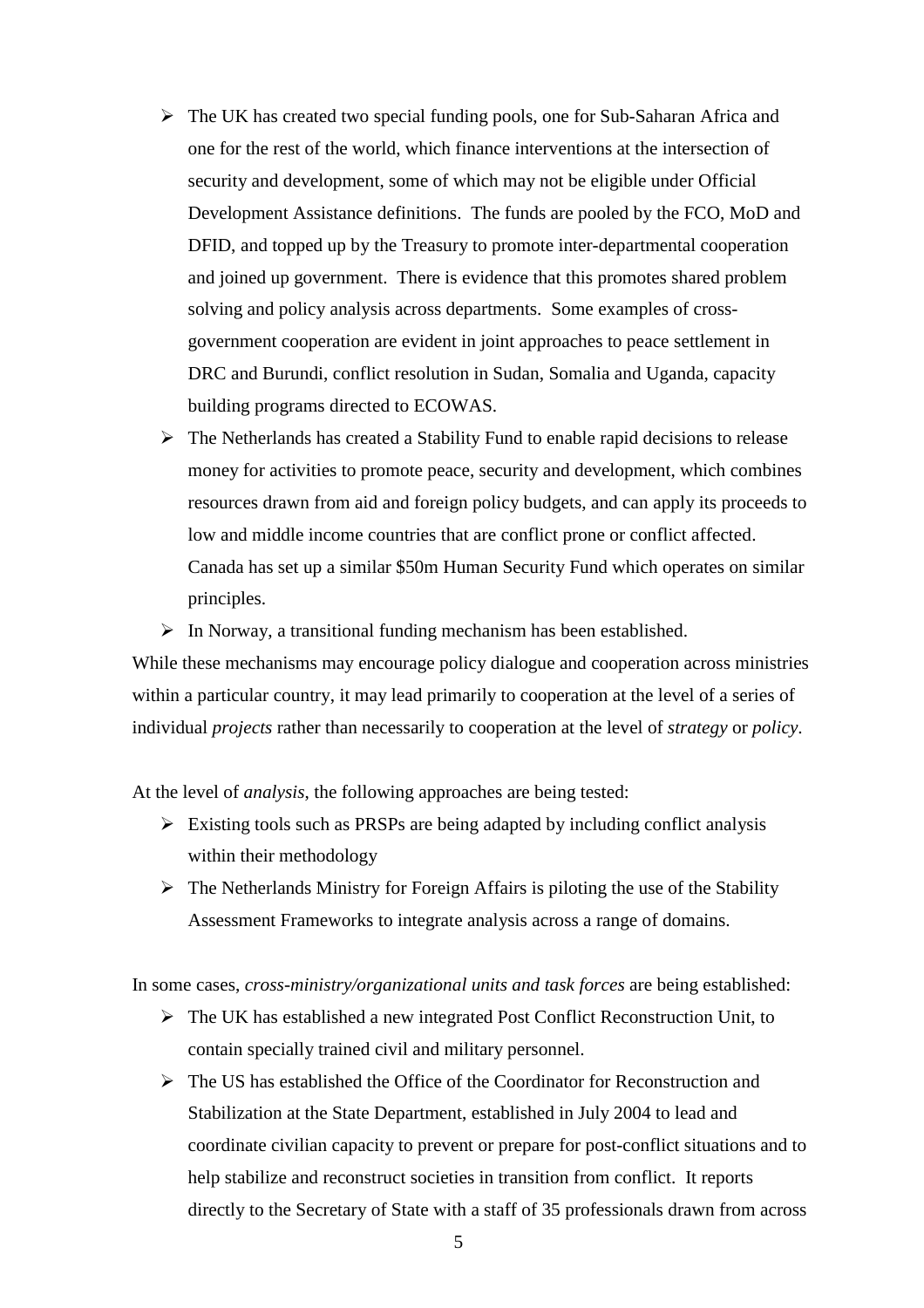a number of departments. A Stabilization and Reconstruction Fund has been established. Another emerging model is that of the Reconstruction Group, as emerged in the form of the Iraq Reconstruction Group and the Afghanistan Reconstruction Group, where a series of professionals were appointed on the ground in country to develop a coherent US approach to the situation.

- $\triangleright$  Japan has established several cross-organizational task forces, consisting of representatives from the MFA, JICA, JBIC and in some cases JETRO.
- $\triangleright$  Work to create coherence at the level of planning and intervention by UN agencies. The report of the UNDG/ECHA working group on transition issues recommended that the function of the United Nations Country Teams should be strengthened to enable integrated planning across UN agencies.

A number of actors are expanding their traditional remits to focus on a *broader range of activities*:

- $\triangleright$  The World Bank is engaging in demobilisation, refugee reintegration and conflictprevention programs and activities and has made efforts to integrate attention to political and security issues in budgeting work (although continues to stop short of engagement in security or political issues), and is adopting operational tools such as the transitional results matrix which covers political and security actions in addition to economic and social reconstruction<sup>8</sup>.
- $\triangleright$  The US military is engaging pro-actively in reconstruction activities at a project level, and through initiatives such as "Operation Strong Angel" is seeking to find mechanisms and approaches to enable it to engage productively in pre-conflict and post-conflict activities and cooperate more effectively with the humanitarian and development communities.
- $\triangleright$  The United Nations agencies are recognizing the challenge of engaging not only at project level but at the level of national budgeting, planning and policyformulation.

# *Ensuring system level coherence (between goal, objective, policy and implementation mechanisms)*

It is not clear that greater "coherence" within a particular donor government, or within a domain (e.g. the security sector in a particular country), will lead to a coherent approach at

<sup>8</sup> United Nations Development Group – World Bank *Transitional Results Matrix* UNDG-WB 2005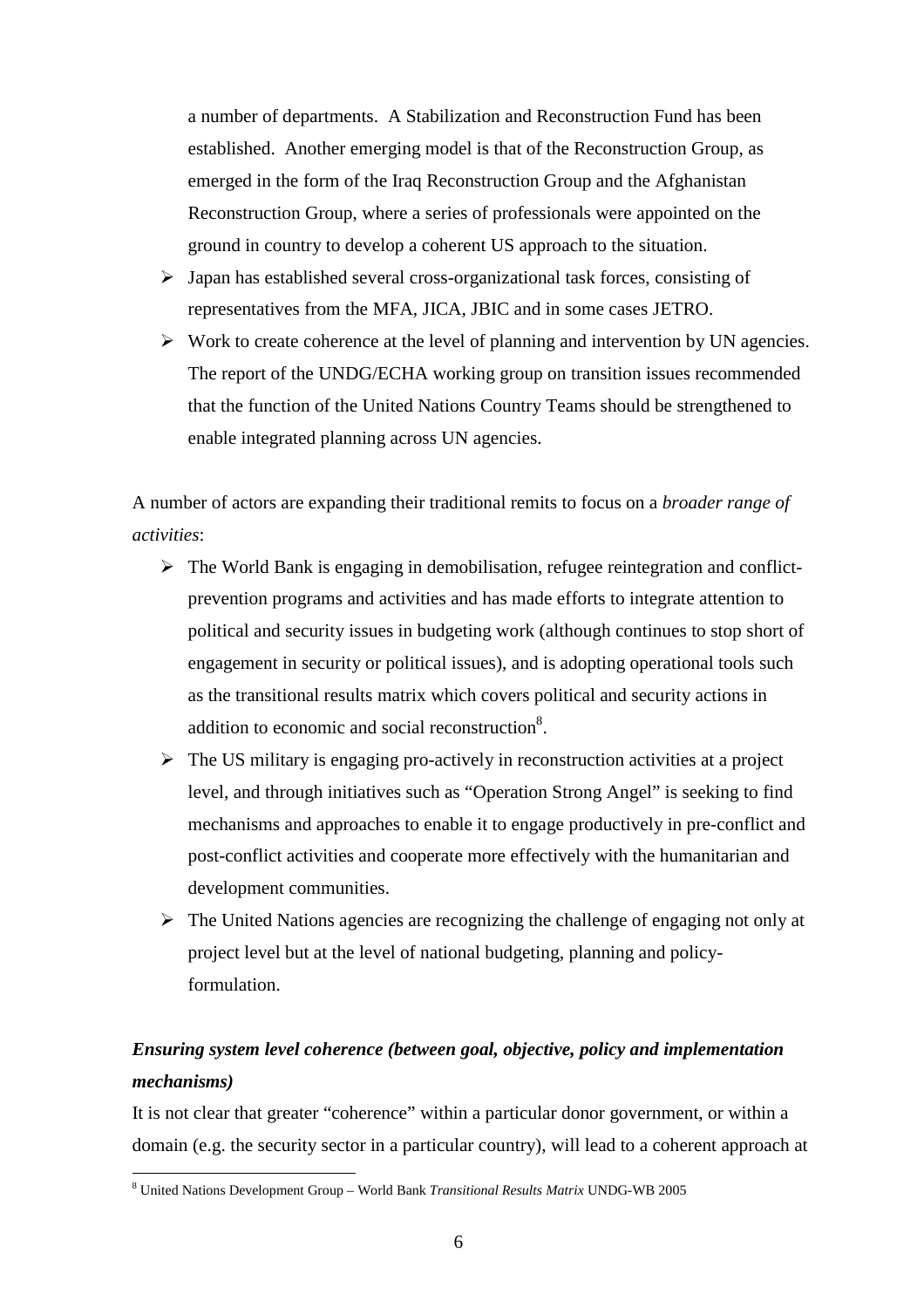country level. Policy coherence in a donor capital may actually undermine inter-donor coherence at the country level.

To reach strategy coherence, there must be system-wide coherence, across different actors and activities. This strategy may or may not be government-led, depending on the context. To reach this, an agreed strategic process is required, which encompasses setting a goal, a hierarchy of objectives, a set of policies and implementation mechanisms; and monitoring mechanisms. It is clear that for coherence between actors and activities to exist, there must be agreement on a *single strategic process* between those actors, and that the perpetuation of competing or parallel strategies will undermine coherence. Accordingly, actors with clear levels of authority must be afforded incentives to participate in the strategic process. Such a strategic process may be anchored in a budget process, or in a joint planning tool. In any case, transparency in accounting and record keeping across all activities would be important to allow measurement of whether activity and expenditure is aligned with goals.

As part of a single strategic process, coherence is required in each of the following levels:

- ¾ *Goal and objective setting*: Common agreement on a hierarchy of objectives.
- ¾ *Policy and implementation mechanisms*: Once an objective is defined, it is possible to relatively simply work backwards to delineate who has what function to perform. This enables an approach of moving from focusing activities on outcome rather than specific inputs. The most cost-effective and appropriate range of interventions should be designed to achieve the goal, whether by national, bilateral donor, multi-lateral or military actors. Roles and responsibilities need to be clarified, and incentives aligned to achievement of the over-arching goal as well as the specific sub-objectives.
- ¾ *Analysis and monitoring mechanisms*: The process needs to be underpinned by analysis that underpins the strategic formulation process, which examines the interactions between interventions in different domains and assesses them against their impact on the overarching goal. Analysis and monitoring should also take place on a continuous basis, to ensure readjustment and reformulation where required.

If the problem is fragility of the state, and the goal in many contexts is to restore the state's central functions of maintaining a monopoly of force, guaranteeing security and provision

7